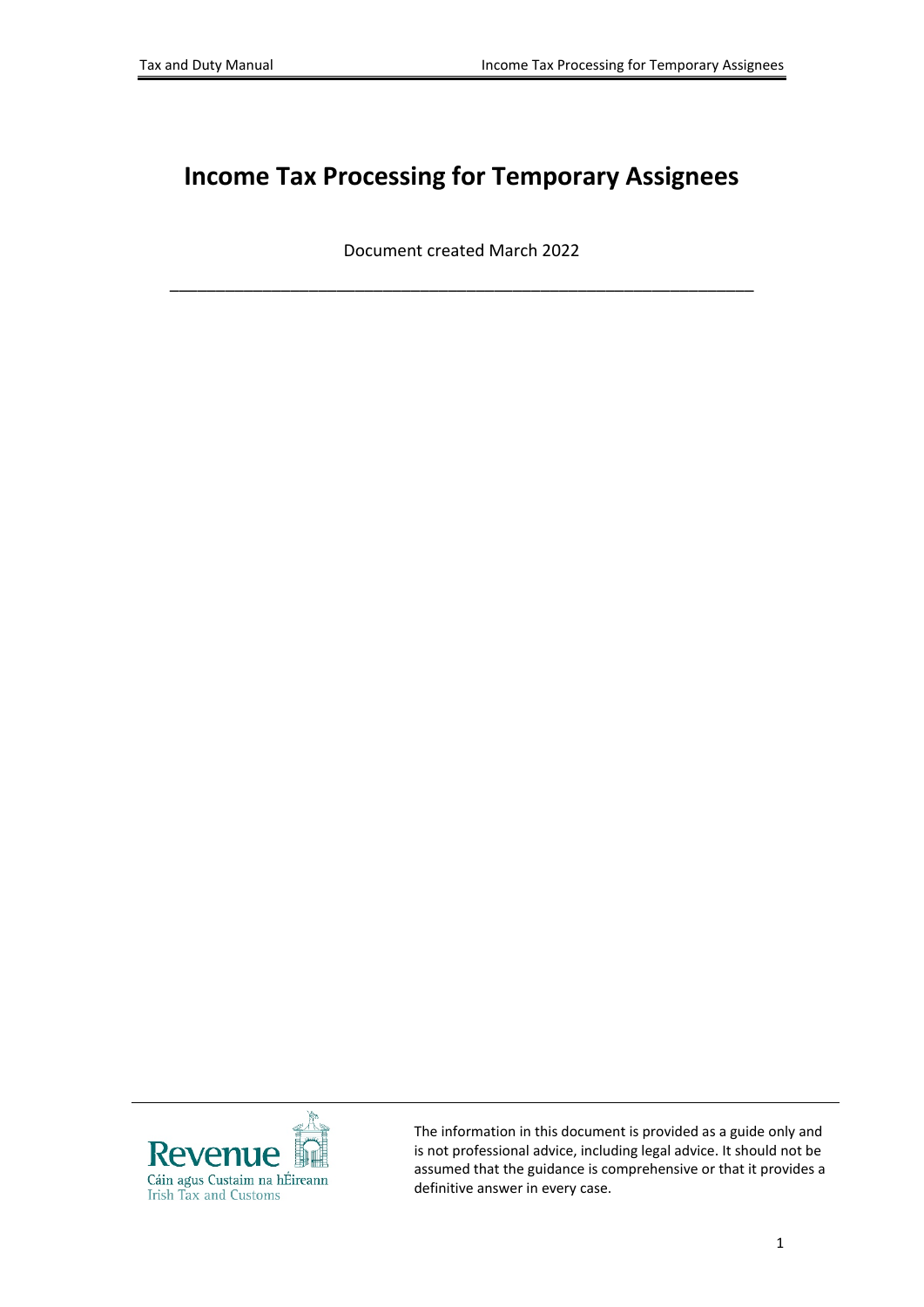#### **Table of Contents**

| 1.             |                                                            |
|----------------|------------------------------------------------------------|
| 1.1            |                                                            |
| 1.2            |                                                            |
| 1.3            | Payment of Irish tax under a tax equalisation arrangement4 |
| $\overline{2}$ |                                                            |
| 2.1            |                                                            |
| 2.2            |                                                            |
| 2.3            |                                                            |
| 2.3.1          |                                                            |
|                | 2.3.2                                                      |
|                |                                                            |
|                |                                                            |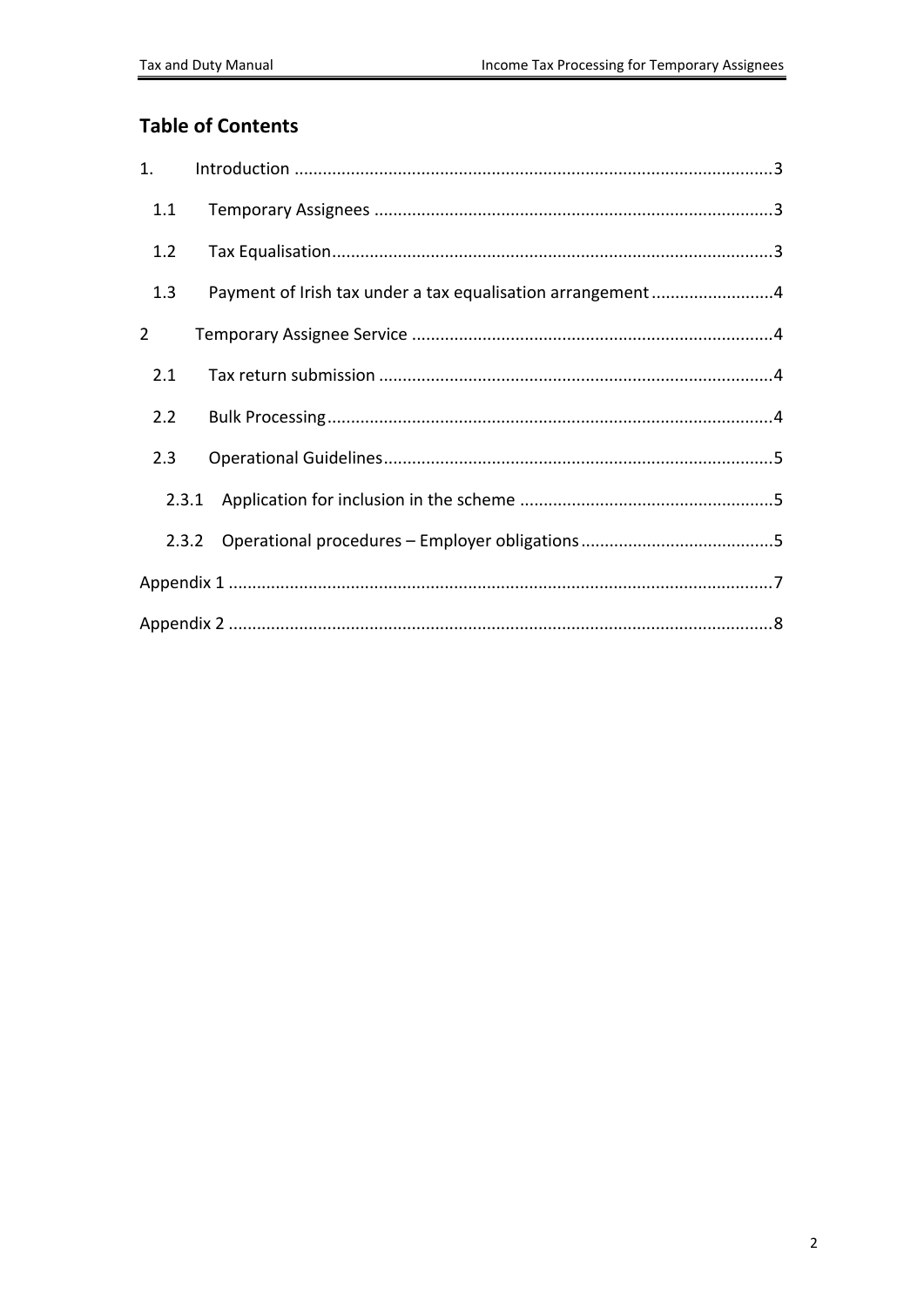## <span id="page-2-0"></span>1. Introduction

This manual outlines the procedures in place for the processing of Income Tax refunds for Temporary Assignees who are paid via a tax equalisation agreement with their employer. This bulk processing service is only available to employers who are dealt with in Revenue's Large Corporates Division (LCD). All other Income Tax returns are processed by the Branch proper to the employee.

### <span id="page-2-1"></span>1.1 Temporary Assignees

Temporary Assignees are internationally mobile employees who are seconded, transferred, or assigned to work in one jurisdiction while being paid by an employer in another. There are two types of assignee:

- Inbound assignees are temporarily assigned to work in the State while continuing to be paid by an employer in their home country.
- Outbound assignees are individuals with an Irish employment contract who are temporarily assigned to work in a foreign jurisdiction, while continuing to be paid by their Irish employer.

### <span id="page-2-2"></span>1.2 Tax Equalisation

Some Temporary Assignees may enter into a tax equalisation arrangement with their home country employer upon being assigned to the State or abroad.

A tax equalisation arrangement means that an assignee pays no more and no less tax on assignment than they would have paid had they not gone on assignment. In effect, the employee is held to home country tax rates while working abroad, thereby ensuring that there is no increase or decrease to their net pay as a result of the assignment.

Under a tax equalisation arrangement, the home country employer is responsible for the payment of all actual taxes arising on the employment income in the home and host countries on behalf of the assignee (and potentially other income, depending on the arrangement). The employee's contribution to this is the hypothetical tax (or hypotax), which mirrors the level of tax that they would have paid had they not gone on assignment. The hypotax amount is deducted from the employee's salary through their home country payroll.

Conversely, where a refund of tax arises on the employment income (and potentially other income, depending on the arrangement), the home country employer is entitled to the benefit of the refund, whether this arises in the home country or host country.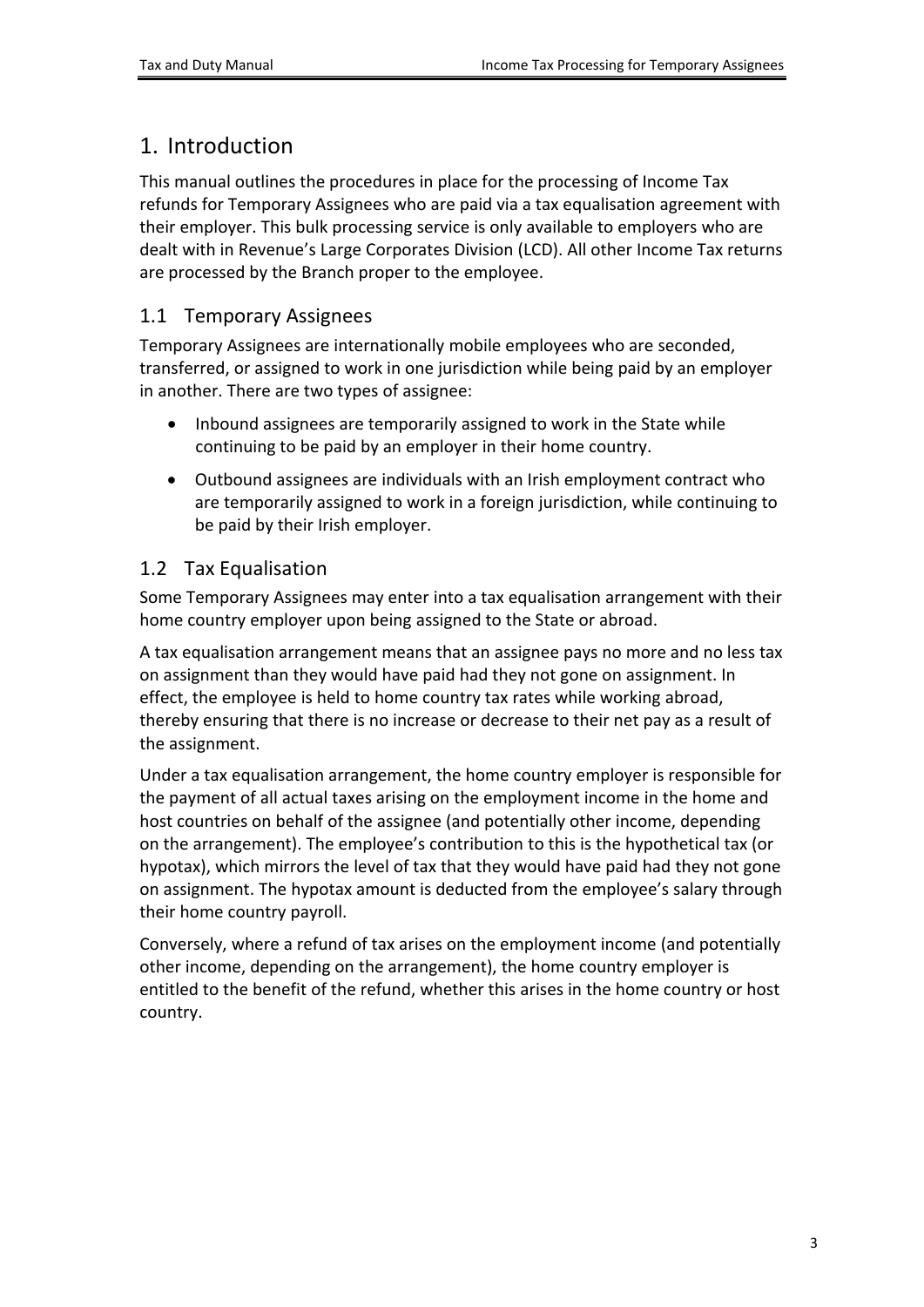#### <span id="page-3-0"></span>1.3 Payment of Irish tax under a tax equalisation arrangement

Irrespective of the tax residence position of the employee or the employer, income from a non-Irish employment attributable to the performance **in** the State of the duties of that employment is chargeable to income tax in the State and is within the scope of the PAYE system of deduction at source. The requirements are outlined in detail in [Tax](https://www.revenue.ie/en/tax-professionals/tdm/income-tax-capital-gains-tax-corporation-tax/part-42/42-04-65.pdf) [and](https://www.revenue.ie/en/tax-professionals/tdm/income-tax-capital-gains-tax-corporation-tax/part-42/42-04-65.pdf) [Duty](https://www.revenue.ie/en/tax-professionals/tdm/income-tax-capital-gains-tax-corporation-tax/part-42/42-04-65.pdf) [Manual](https://www.revenue.ie/en/tax-professionals/tdm/income-tax-capital-gains-tax-corporation-tax/part-42/42-04-65.pdf) [\(TDM\)](https://www.revenue.ie/en/tax-professionals/tdm/income-tax-capital-gains-tax-corporation-tax/part-42/42-04-65.pdf) [Part](https://www.revenue.ie/en/tax-professionals/tdm/income-tax-capital-gains-tax-corporation-tax/part-42/42-04-65.pdf) [42-04-65](https://www.revenue.ie/en/tax-professionals/tdm/income-tax-capital-gains-tax-corporation-tax/part-42/42-04-65.pdf) - Employee payroll deductions in relation to non-Irish employments exercised in the State.

In practice, a "shadow payroll" is operated to account for the PAYE liability arising on behalf of a tax equalised Temporary Assignee. Employers should ensure that payroll submissions under shadow payroll arrangements are accurate and are reviewed for accuracy on an ongoing basis.

### <span id="page-3-1"></span>2 Temporary Assignee Service

#### <span id="page-3-2"></span>2.1 Tax return submission

A tax equalised Temporary Assignee will generally be required to submit a year-end Irish tax return to establish his/her final Irish tax liability for the year. A refund of tax may be due after the Temporary Assignee's final Irish tax liability for the year has been established through the submission of a Form 11/Form 12 tax return. Under the principles of tax equalisation, the home country employer is entitled to the benefit of this refund.

In addition, if an employee has a balance of tax payable for the year on his/her overseas employment income, then the home country employer will be responsible for payment of the liability. This would arise, for example, if the Temporary Assignee remits foreign employment income to the State which is attributable to the performance of employment duties outside the State. This income is not within the scope of the PAYE system of deduction at source by the foreign employer and is liable to Irish tax under the self-assessment system.

#### <span id="page-3-3"></span>2.2 Bulk Processing

The Temporary Assignee service allows any underpayments or overpayments arising from tax equalisation arrangements to be dealt with in bulk for each employer. The final liability for each employee is declared and settled via the filing of income tax returns which are signed by an employee or on his or her behalf by an agent specialising in employee global mobility matters and who is familiar with the application of tax equalisation concepts in practice. The employee also, in accordance with section 865 of the Taxes Consolidation Act 1997, specifies by way of written mandate to LCD that should any tax repayment arise it is to be paid into his or her employer's bank account.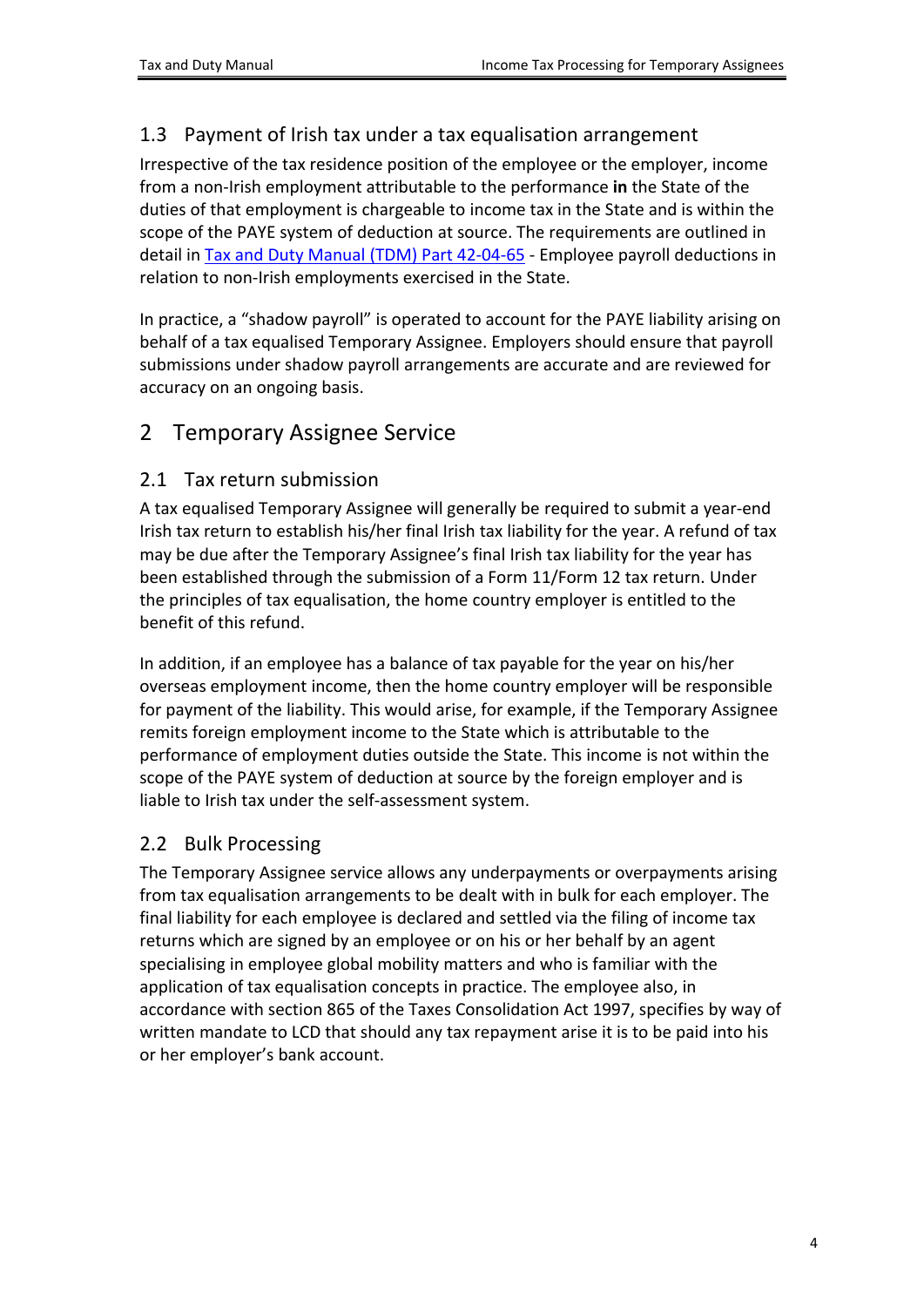It is important to note that an employee retains the right to file/amend a tax return at any time. If a refund issues to an employee, and an employer considers that refund to be proper to itself because of a tax equalisation agreement between the two parties, the matter should be resolved directly between the two parties. Revenue has no role in any such dispute.

#### <span id="page-4-0"></span>2.3 Operational Guidelines

#### <span id="page-4-1"></span>2.3.1 Application for inclusion in the scheme

Applications for inclusion in the Assignee scheme should be submitted to Revenue via myEnquiries using the categories 'Employers' PAYE' and 'Employer's PAYE General Query'. An employer's tax affairs will be reviewed prior to acceptance into the scheme and the final decision will be issued via response in myEnquiries.

Continued access to the service is dependent on the employer continuing to meet all the requirements outlined below. Failure to comply with the procedures in this TDM will result in the service being withdrawn from the employer.

#### <span id="page-4-2"></span>2.3.2 Operational procedures – Employer obligations

In advance of filing any income tax returns, the employer must submit the details of the individual employees by completing the spreadsheet linked at [Appendix](#page-6-0) [1](#page-6-0) and submitting it to *cdassignees@revenue.ie*. The following documentation must also be included:

- Tax computations for each employee
- A mandate signed by the employee stating that any tax repayment relating to the employment in the relevant period can be paid into the employer's bank account. The template which must be used is available at [Appendix](#page-7-0) [2.](#page-7-0)

If a tax return includes a claim for SARP relief, then this return cannot be included in the LCD Assignee scheme. These tax returns must be filed online as normal. Please see [TDM](https://www.revenue.ie/en/tax-professionals/tdm/income-tax-capital-gains-tax-corporation-tax/part-34/34-00-10.pdf) [Part](https://www.revenue.ie/en/tax-professionals/tdm/income-tax-capital-gains-tax-corporation-tax/part-34/34-00-10.pdf) [34-00-10](https://www.revenue.ie/en/tax-professionals/tdm/income-tax-capital-gains-tax-corporation-tax/part-34/34-00-10.pdf) - Special Assignee Relief Programme

The assignee cases on a spreadsheet will be worked by LCD as a single bulk request. Multiple spreadsheets may be submitted for each employer.

No tax returns should be filed until the LCD caseworker confirms that it is appropriate to do so. Once the tax return has been filed the employer must inform the LCD caseworker immediately via [lcdassignees@revenue.ie.](mailto:lcdassignees@revenue.ie) Failure to inform LCD could result in the return being processed outside of the assignee process and the refund being issued directly to the employee.

In accordance with standard Income Tax processing, additional documentation may be requested to support the tax declaration.

Once all cases in a bulk request have been processed the monies available from any resultant refunds will be used to settle any tax liabilities arising for individuals. Once these offsets have been completed, any final refund will be issued to the employer via the bank account associated with the PREM registration.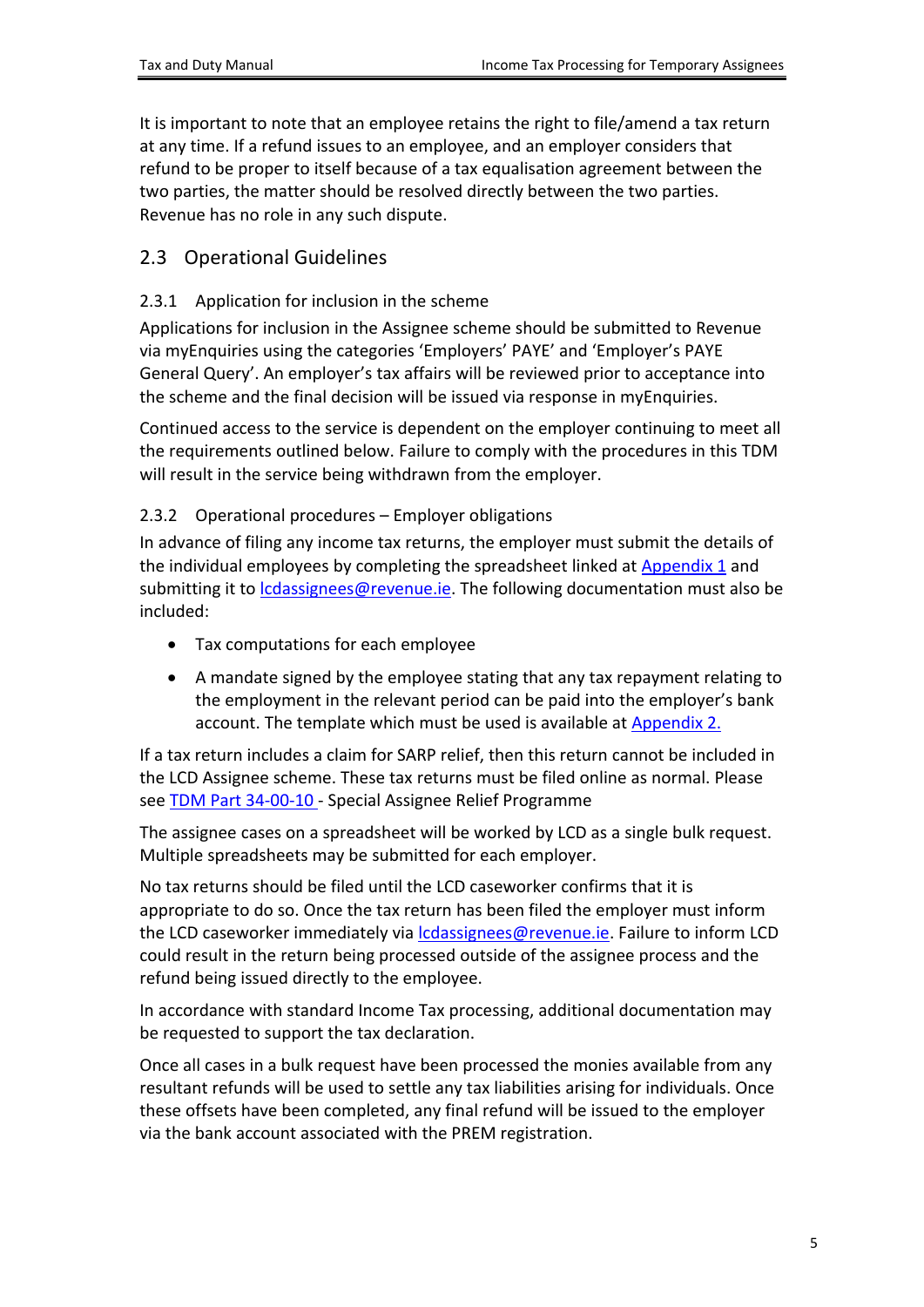If individual cases require prolonged time to process, e.g. due to complexity or delays in obtaining supporting documentation, these may be dealt with separately so as not to delay the issue of other refunds included in the bulk request. If an employer wants to avail of this option they should inform the caseworker dealing with their case.

The following material is either exempt from or not required to be published under the Freedom of Information Act 2014.

[…]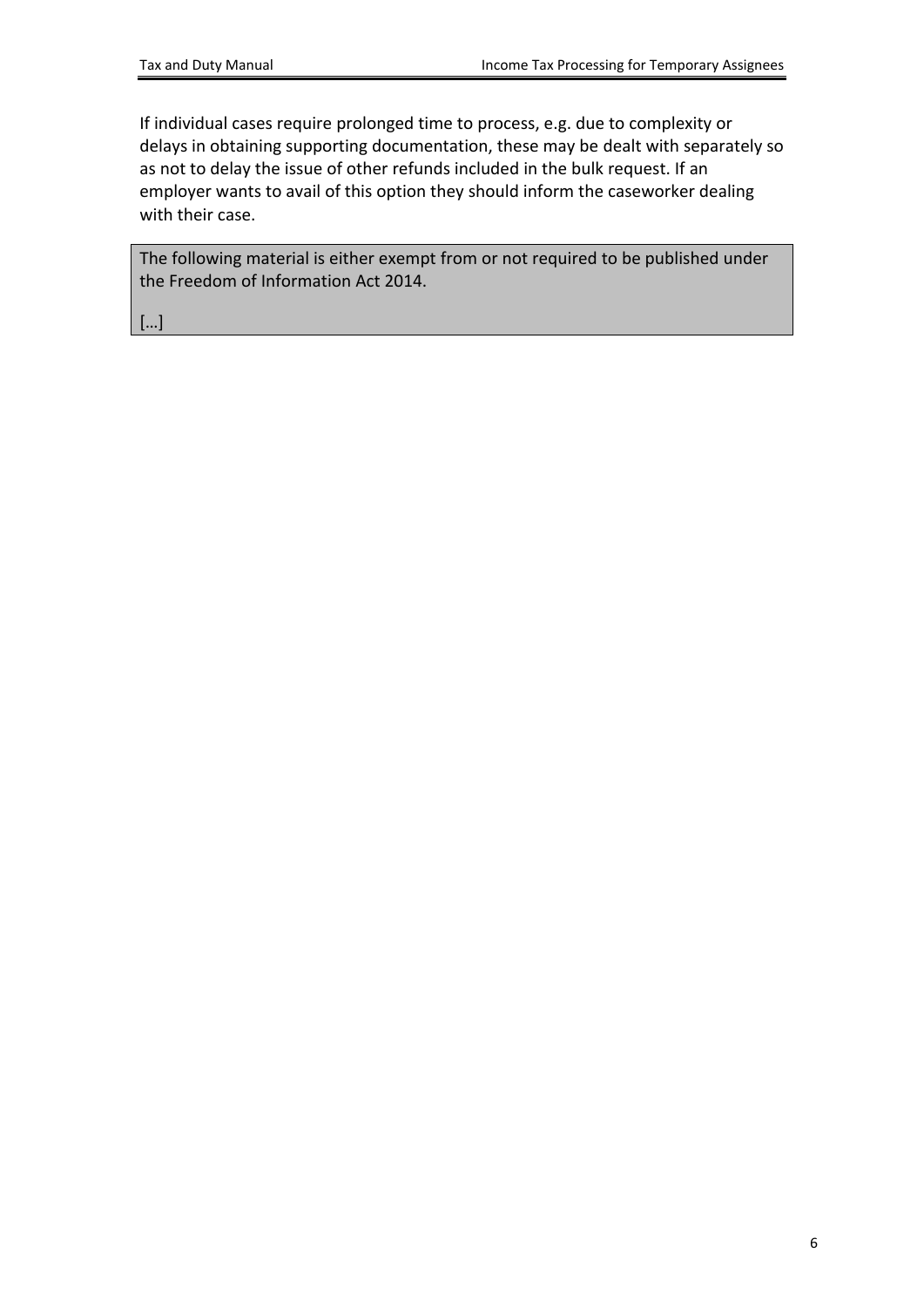## <span id="page-6-0"></span>Appendix 1

The spreadsheet at the link below must be completed for each bulk request.

All mandatory fields should be completed. Incorrectly completed spreadsheets will be returned.

A signed mandate and computations must be supplied on behalf of each employee.

An employee retains the right to file/amend a tax return at any time. If a refund issues to an employee, and an employer considers that refund to be proper to itself because of the tax equalisation agreement between the two parties, the matter should be resolved between the two parties. Where this occurs, Revenue has no role to play in resolving matters.

[Assignee](https://www.revenue.ie/en/gains-gifts-and-inheritance/documents/income-tax-returns-for-temporary-assignees.xlsx) [template.xlsx](https://www.revenue.ie/en/gains-gifts-and-inheritance/documents/income-tax-returns-for-temporary-assignees.xlsx)